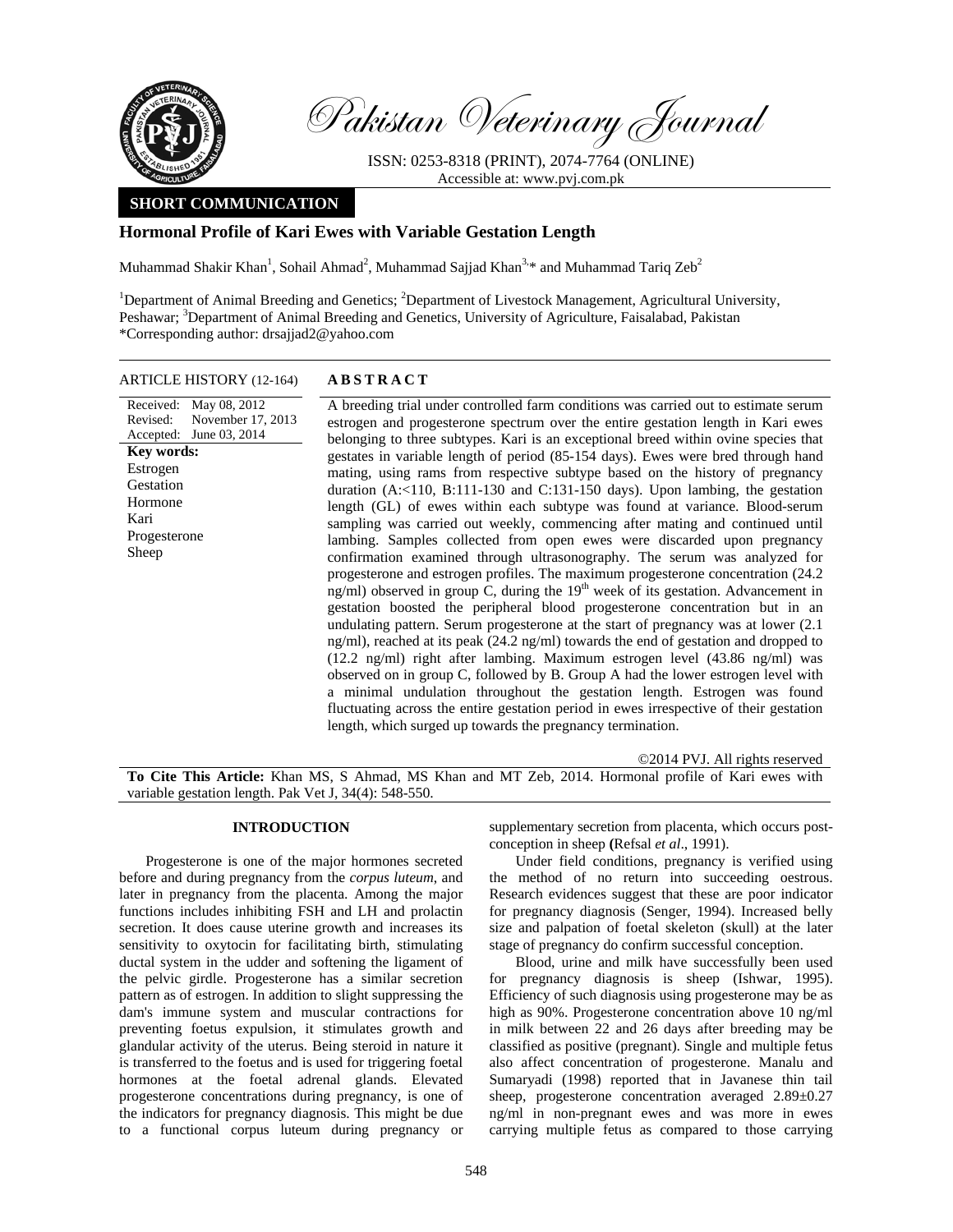for multiple fetus pregnancies. Kari is a newly discovered fine-wool, thin tail, mini breed, gestates in variable length of period (84-154 days). It dwells in the foot-hills of Hindukush situated at upper Chitral, Pakistan (Ahmad and Khan, 2010). Determination of progesterone levels during different physiological stages in animals is considered one of the important parameters of carrying the fetus (Dipyaman *et al*., 2011; Elgindy, 2011). Being the new discovery, the estrogen and progesterone profile in Kari ewes exhibiting variations in its gestation length was attempted in the current study. The article focuses on exploring weekly spectrum of oestrogen and progesterone hormones over the entire gestational length in Kari ewes groups exhibiting variable gestation length.

## **MATERIALS AND METHODS**

**Location and experiment plan:** The experiment was carried out at Civil Veterinary Dispensary Shoghoor, Chitral, Pakistan. The village is situated at about 1800 meter a.s.l., located 15 km in the North-east of Chitral town, lies at the lower terminal of Karimabad valley, which is the narrow and steep valley. Animals grazed on the meadows situated on the mountains tops, and the mountain flanks and post-harvest fields in seasons around summer. During the entire winter, animals are stalled indoor and fed stored hay.

Animals were purchased at the advent of winter and were kept inside in the house during entire winter, fed Lucerne hay plus wheat straw daily with ample access to water and mineral licking blocks (Molasses Blocks). During summer, partial grazing was practiced on the mountain flanks and post-harvest fields. A total of 29 ewes and three rams, from all three subtypes i.e., small, medium and large were subjected to the trial. Ewes were kept for five months separate from the rams to confirm that all the ewes are non-carrier of fetus. Before initiation of the research the ewes dewormed and vaccinated against enterotoxaemia, contagious caprine pleuropneumonia and PPR diseases. All ewes were hand mated, and only seventeen conceived on the first attempt, which entered in to this trial. Two died in the course of the study whose data were discarded.

**Blood sampling collection:** Blood samples (5 ml) were collected from the jugular vein at weekly intervals for the determination of serum progesterone and estrogen throughout the gestation length. Samples were immediately centrifuged at +4ºC, 3000 x g for 15 min and serum was stored at -20ºC until analysis. A trail under controlled breeding program was performed at Chitral to determine the spectrum of estrogen and progesterone. Based on the gestation length of the ewes, they were grouped in to three groups i.e., A  $(\langle 110 \rangle, B (111-130)$  and C  $(131-$ 150 days).

**Hormonal analysis:** Estrogen (Estradiol, E2) and progesterone, were estimated quantitatively using ELISA

kit (Bio Check, Inc837 Cowan Rd. Burlingame, CA94010). The progesterone was determined using ELISA kit (Bio Check, Inc 323 Vintage Park Dr. Foster City, CA94404). The concentrations of standard progesterone samples were used to construct a standard curve ranging from 0.1 to 20 ng/ml. For progesterone and estrogen assay, the respective minimal detectable concentration were 0.15 ng/ml and 50.00 pg/ml. Data were analyzed frothier means with their scatter in terms of standard error.

**Statistical analysis:** Single factor analysis of variance was conducted for weekly data pertaining to estrogen and progesterone hormones on individual ewes (18 weeks x 2 hormones=36 analyses) to test the differences among three pregnancy groups and probability of rejecting the null hypothesis (of equal means) was presented.

### **RESULTS AND DISCUSSION**

Weekly serum profile for progesterone across gestation for the three groups is plotted in Fig. 1) and their mean differences (F values) in Table 1. Mean progesterone concentrations had an increasing trend with the gestation progress. Progesterone level was higher in group C during the entire gestation length followed by the group B, except during week-1, -9 and -11. However, a slight drop was observed in week-13. The difference however, was very prominent during the early 8 weeks of gestation. Onwards from week-12 the difference continued widening until the termination of the respective pregnancies. Maximum progesterone concentration i.e., 24.2 ng/ml was observed in group C, on  $19<sup>th</sup>$  week of gestation.

Advancement in gestation boosted the peripheral blood progesterone pool throughout the period but in undulating pattern. Serum progesterone at the start of pregnancy was at the lower level (2.1 ng/ml), reached at its peak (24.2 ng/ml) towards the end of gestation and dropped to lowest level (12.2 ng/ml) after lambing. Ewe with shorter gestation length had a lower profile with comparatively least fluctuation.

Mean serum estrogen in Kari ewes throughout gestation are plotted in Fig. 2, and the F value ANOVA in Table 1. Mean estrogen concentration was at the higher plane for group B and C than A. At the start of gestation, A and B has similar concentration but higher than A. However, at later stages, an increasing, although fluctuating, trend was observed in mean concentration for group C and A, contrary to B which remained almost flat during the entire gestation length. Estrogen level towards the termination showed a slight surge in group C whereas a drop was observed in group A.

Regulation of both progesterone and estrogen hormones secretion throughout gestation was complex; however, the amplitude of their secretory concentrations was to some extent related to the length of gestation. Progesterone is a steroid hormone secreted by the CL and later in gestation by the placenta, mainly responsible for maintenance of pregnancy. Blood secretory profile in Kari ewes was consistent with that recorded by workers **(**Boly *et al*., 1993). Progesterone concentration in ewes reaches a higher level on  $6<sup>th</sup>$  day after ovulation, which drop in non-